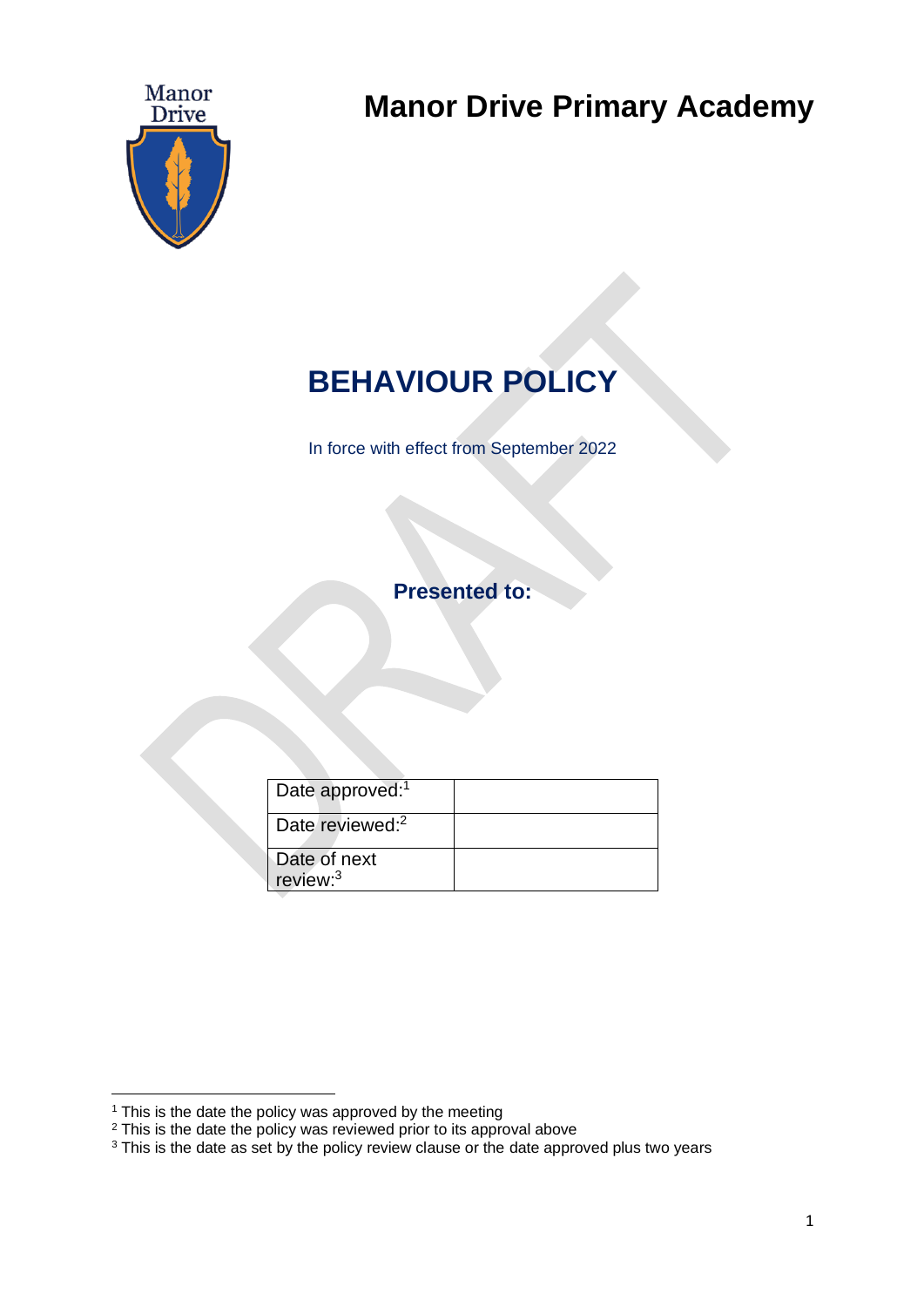# **CONTENTS**

## **Pages**

| 1. |                                                                      | 3 |
|----|----------------------------------------------------------------------|---|
| 2. |                                                                      | 3 |
| 3. | When the use of restrictive physical interventions maybe appropriate | 3 |
| 4. |                                                                      | 4 |
| 5. |                                                                      | 4 |
| 6. |                                                                      | 5 |
| 7. |                                                                      | 5 |
| 8. |                                                                      | 5 |
| 9. |                                                                      | 5 |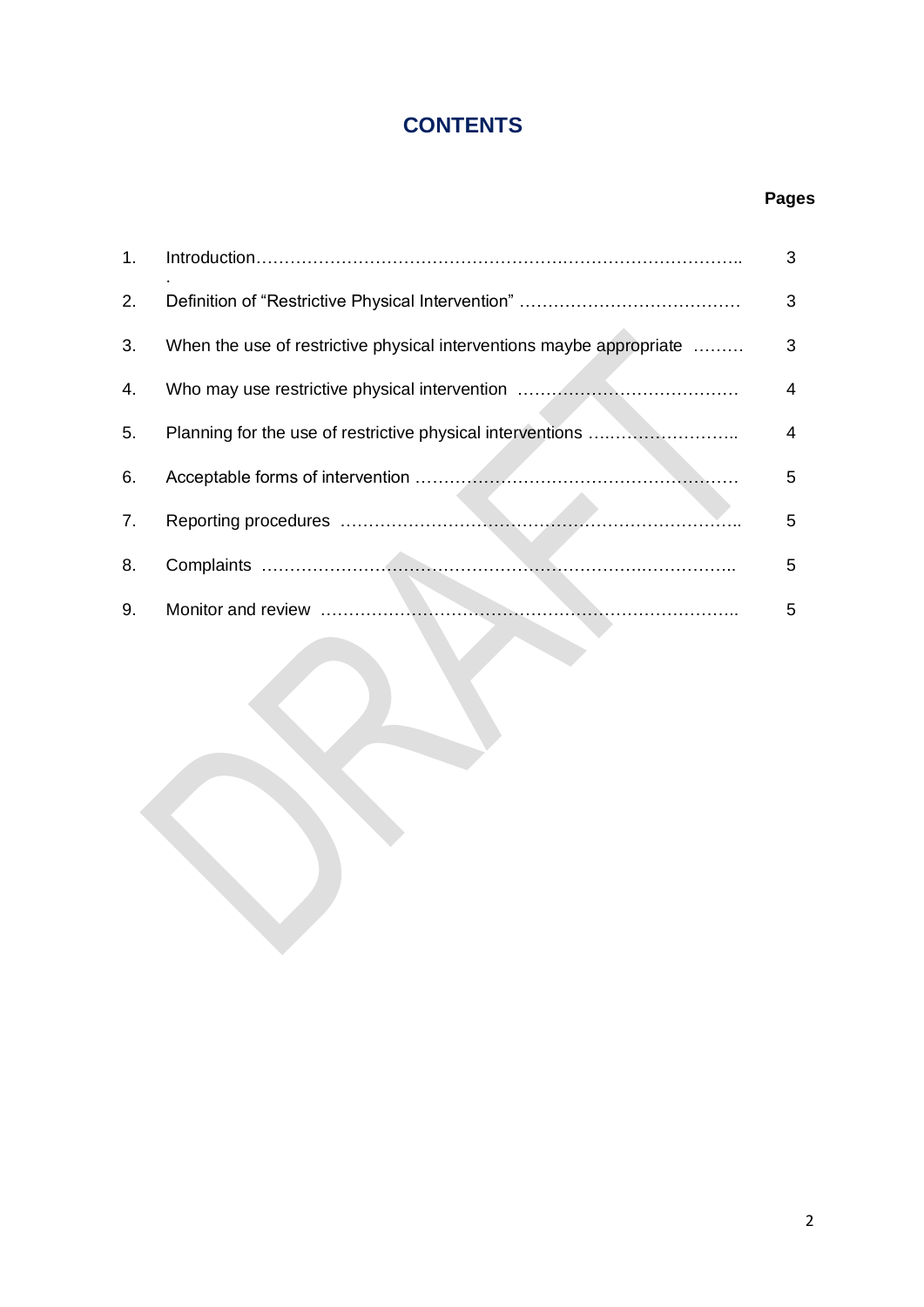#### **1. INTRODUCTION**

We are committed to supporting children to become emotionally, creatively, socially and academically successful. Through our PSHE lessons, assemblies and class conversations we seek to instil the positive learning behaviours and life skills that will ensure our children become good citizens of our school and the wider community.

High expectations of the children ware central to our approach. All children are expected to behave and learn in a responsible way and adhere to the core values of the school as exemplified by our Academy motto, **Work Hard. Be Kind. Be Brave**.

At MDPA we believe that all must be treated fairly regardless of their gender, race, background or religion so that good relationships are promoted throughout the Academy and we create an ethos of kindness and consideration. We want an Academy that is free from any form of racism or bullying.

#### **2. HIGH EXPECTATIONS**

#### 2.1 **Classroom Behaviour**

We use positive language when we talk to children and the emphasis is on learning not behaviour management. Our teachers ensure that children are engaged by excellent teaching combined with an engaging, creative and relevant curriculum where all activities are well planned. Low level disruption, such as talking whilst others are talking is not accepted, this ensures that our classrooms are calm, purposeful and free from distractions.

#### 2.2 **Rituals and Routines**

We have a several agreed rituals and clear routines that should be followed by staff and children. Examples of this are our expectation of a correct school uniform, restriction on hairstyles and cuts; the expectation of calm and silent walking through corridors and the encouragement of appropriate and polite greeting from staff and pupils.

We take a whole school approach to behaviour management that is applied by all adults in school. When all staff positively and consistently promote these behaviours and lead by example, it fosters a calm and productive environment.

#### **3. REWARDS AND SANCTIONS**

Our aim is for children to make positive choices without the need for rewards or sanctions. However, we employ a simple reward and sanction system which supports children on their journey to become intrinsically motivated to behave well. Senior leaders ensure that rewards and sanctions are consistent across classrooms.

#### 3.1 **Rewards**

We reward positive behaviour (linked to our Academy motto) using class tokens. Teachers link these rewards to effort rather than to outcome. When a certain number of class points are achieved a class is rewarded eg; by an additional playtime or a new book for their book corner.

The possible rewards are as follows:

- ➢ Verbal praise
- $\triangleright$  Class tokens
- $\triangleright$  Gold star tokens awarded by senior staff
- $\triangleright$  Recognition in assembly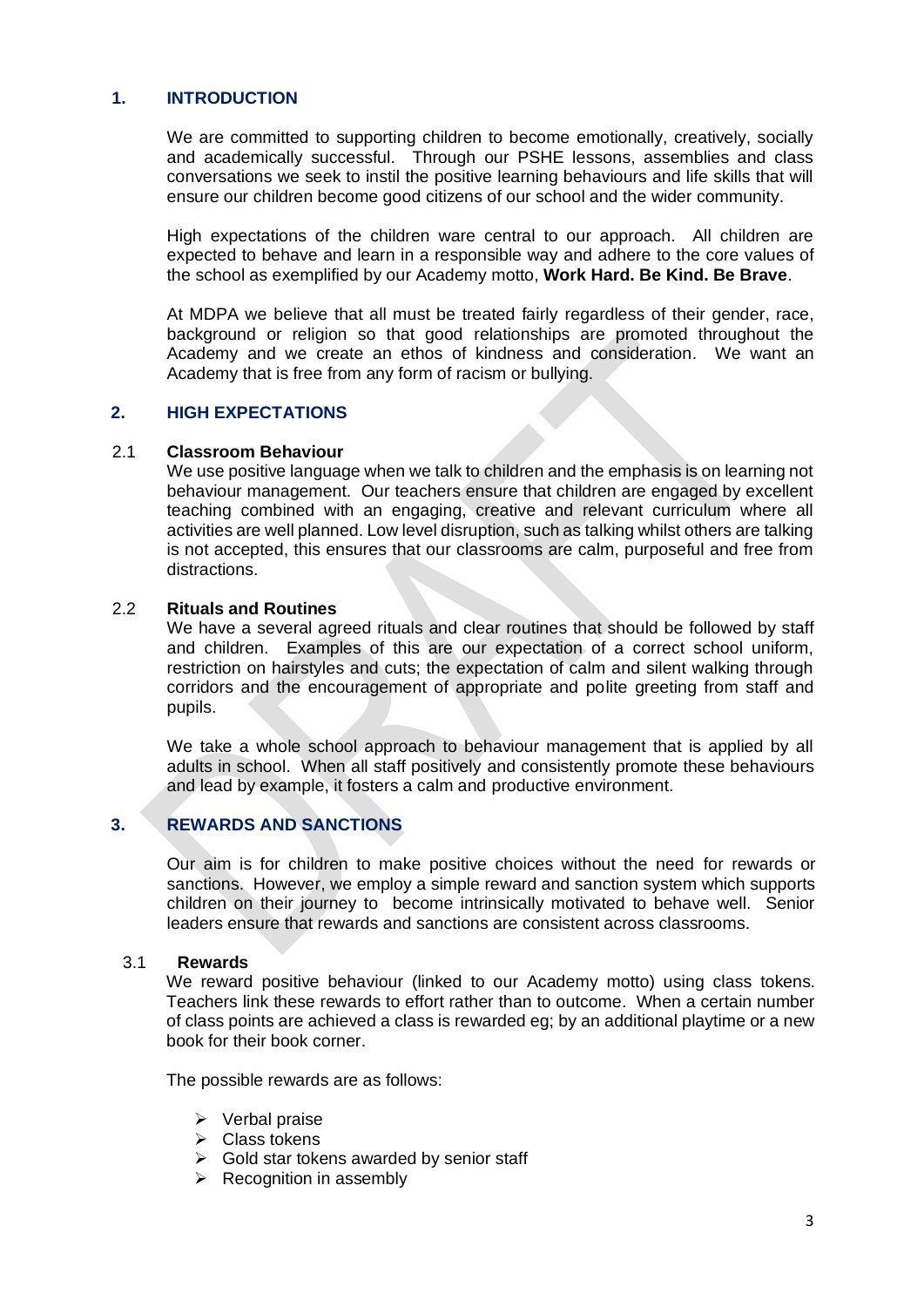#### 3.2 **Sanctions**

At times children make poor choices and Academy staff help them to understand why certain behaviours are not acceptable and what the outcomes might be for the others in the class eg; the other children couldn't hear the teacher because you were talking. In this way, we promote an understanding of how other people and ourselves can be affected by our actions.

Alongside this approach, we use a simple system of '5 strikes' as a sanction for poor behaviour choices. The class teacher will ensure that the child understands why they have received a strike and what the sanction is (generally missing part of playtime).

The discussion with the teacher following the sanction is key part of developing the child's ability to self-regulate and giving them the opportunity for a fresh start. All children know and understand the expectations that are in place and the sanctions that occur if children fail to meet those expectations.

Incidents of racism, bullying, swearing, fighting, name-calling, spitting, damaging property and other socially unacceptable actions are not tolerated and will invoke sanctions.

| One strike    | Talk to the child                                        |
|---------------|----------------------------------------------------------|
| Two strikes   | Child misses 5 minutes of break/lunchtime                |
| Three strikes | Child misses 10 minutes of break/lunchtime               |
| Four strikes  | Child misses 15 minutes of break/lunchtime               |
| Five strikes  | Child get sent to another class and parents are informed |

#### 3.3 **Other sanctions**

- $\triangleright$  Children may be also kept in at playtimes to re-do unacceptable work where it is clear that they have not worked to their best ability.
- ➢ Sent to a member of senior staff.
- ➢ Fixed term exclusion.

#### 3.3 **Staff never:**

- $\triangleright$  Use swear words, scare tactics, insults, words like stupid, idiot or any racist comments.
- $\triangleright$  Use humiliation, embarrassment, intentional public shaming or personal criticism.
- $\triangleright$  Stand children in the corner or make them stand outside the classroom or staff room.

Staff must refer to other policies that relate to behaviour management such as the Bullying Policy, "The Use of Force to Control and restrain Pupils" and our Child Protection policy and guidance.

#### . **4. PARENT PARTNERSHIP**

Communication with parents and carers, whether telling them about their child's excellent effort or discussing poor behaviour is key to our successful behaviour policy. Parents/carers are kept fully informed and we endeavour to work in partnership with parents/carers to tackle any behaviour issues that may arise.